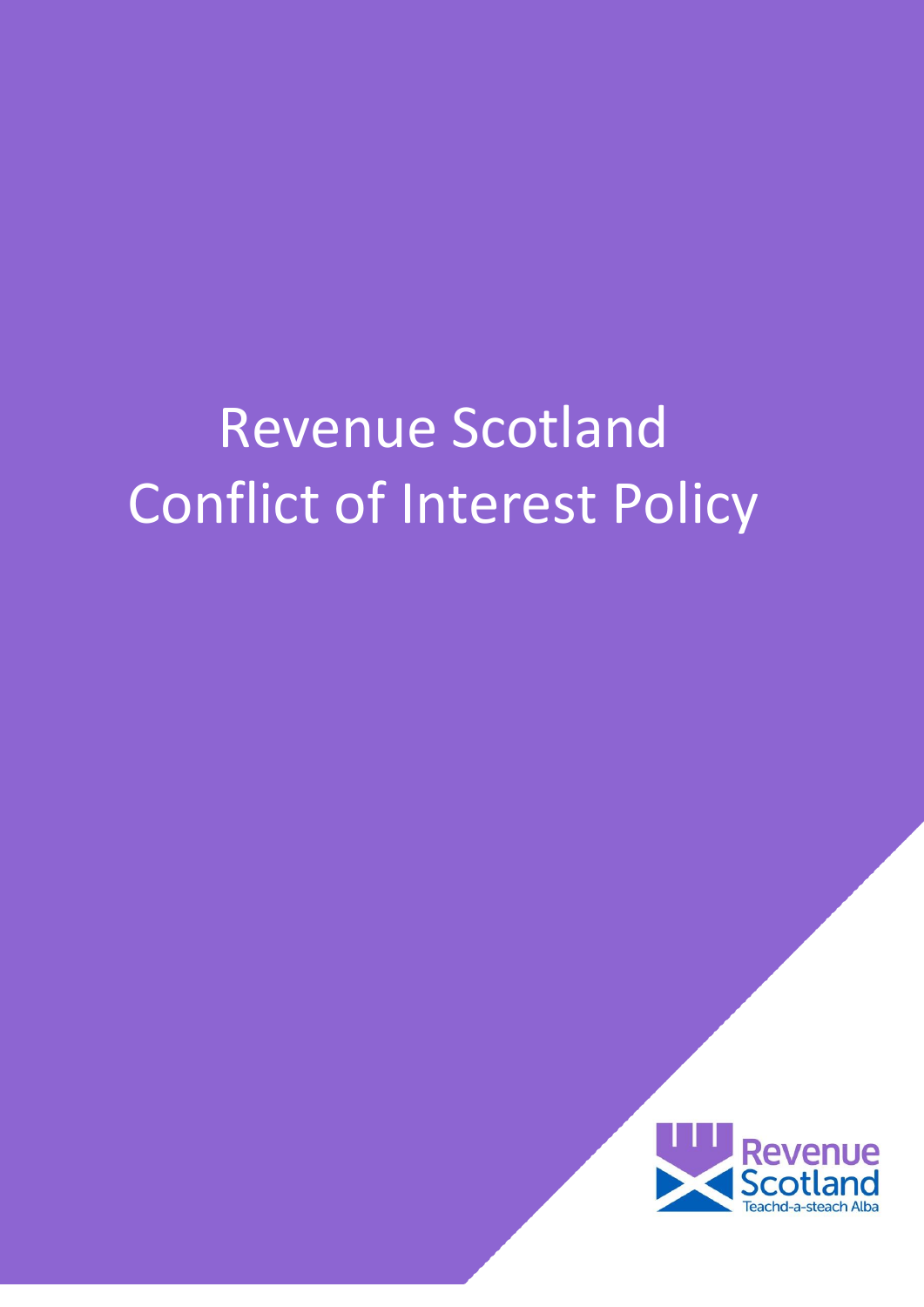

# Table of Contents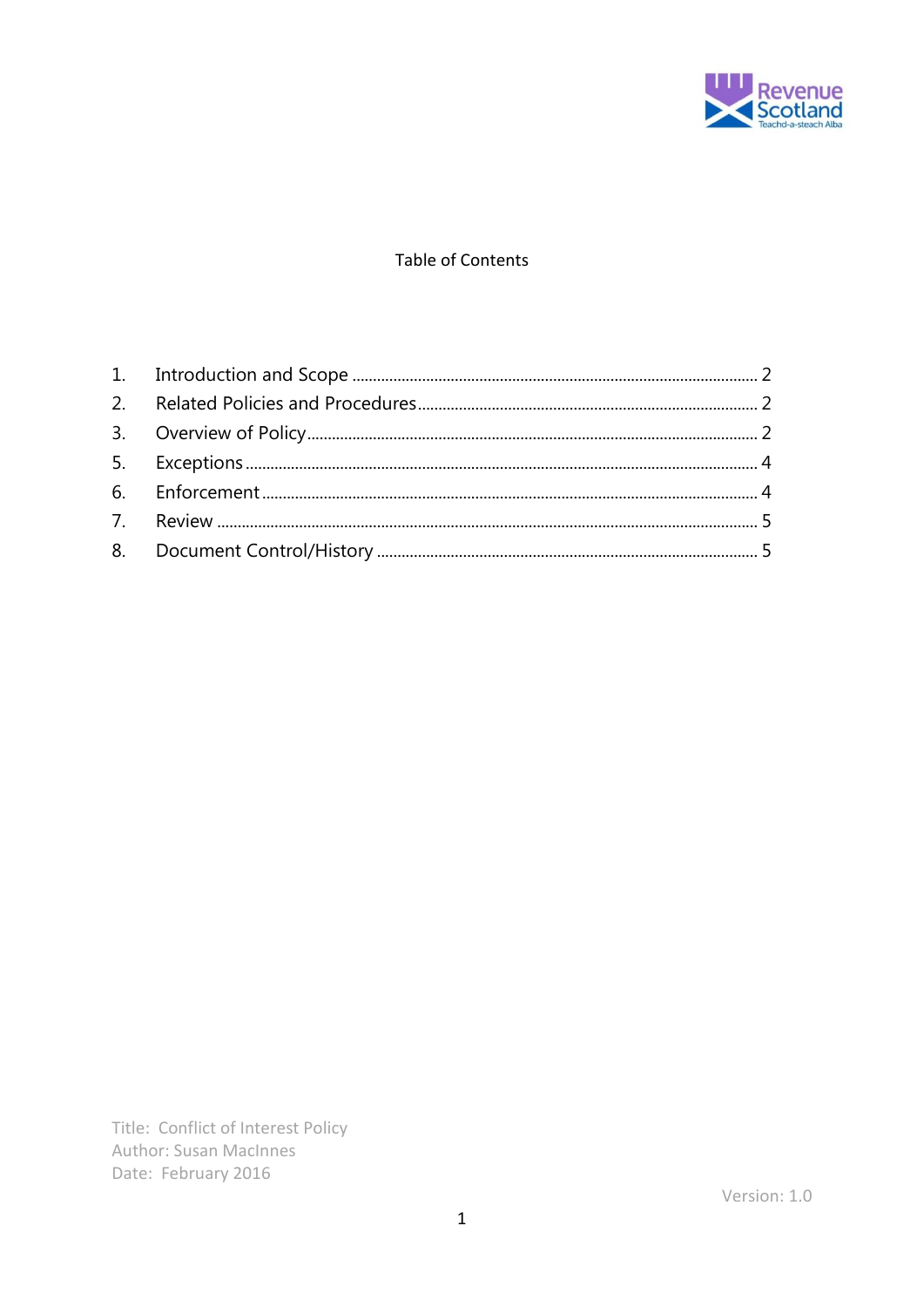

# <span id="page-2-0"></span>**1. Introduction and Scope**

Revenue Scotland is committed to achieving the highest possible standards of service and ethical practice in its activities. For civil servants, these standards are reinforced by the [Civil Service Code.](https://www.gov.uk/government/publications/civil-service-code/the-civil-service-code) This policy document sets out how Revenue Scotland staff can report any potential conflict of interest relating to the functions of Revenue Scotland.

Purpose Scope To ensure that Revenue Scotland have procedures in place to deal with situations when conflicts of interest arise. Revenue Scotland Board members, employees, delegates carrying out functions on behalf of Revenue Scotland and temporary staff.

#### <span id="page-2-1"></span>**2. Related Policies and Procedures**

- [The Civil Service Code](https://www.gov.uk/government/publications/civil-service-code/the-civil-service-code)
- Revenue Scotland Counter-Fraud Policy
- Revenue Scotland Fraud Response Plan
- Revenue Scotland Whistleblowing Policy

# <span id="page-2-2"></span>**3. Overview of Policy**

#### **What is the policy?**

- As a public servant you have a particular duty to ensure that your official position is not used to further your own personal interests or the personal or other interests of others who have no legitimate entitlement to benefit. You also have a duty to ensure that in your conduct no appearance of such bias or misuse of position is given or can reasonably be inferred.
- You should separately be aware that you may be subject to criminal prosecution where you act corruptly. Disciplinary action may follow any such misconduct regardless of prosecution.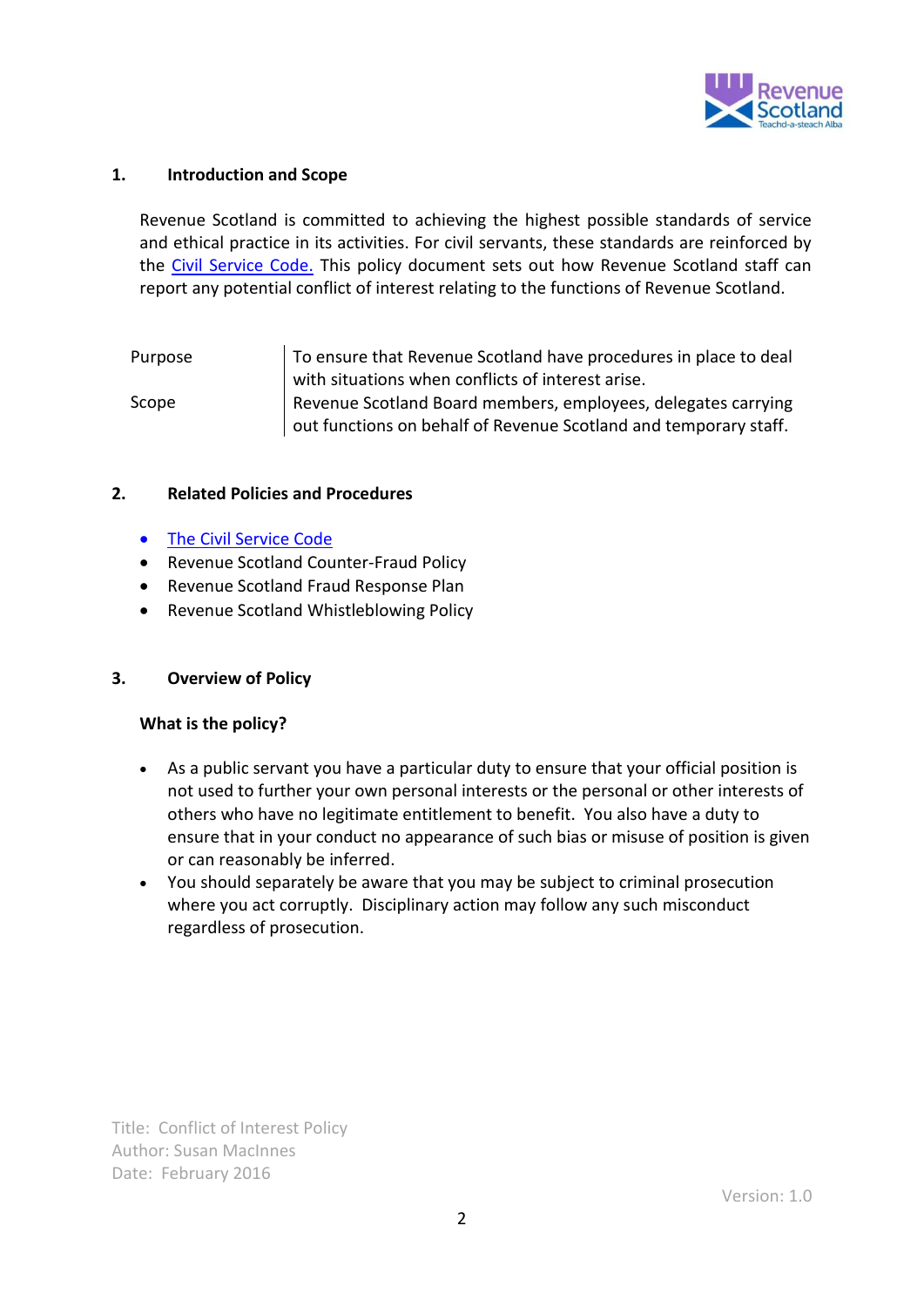

- A decision by Revenue Scotland could be open to legal challenge, and could be set aside, if the private interests of any person substantively involved in the decisionmaking process were such as to give rise to a reasonable presumption of bias. Persons "substantively involved" could include not only the decision-taker but also others who contribute to the decision by, for example, research or advice. Any person who felt aggrieved by such a decision may seek to challenge the decision in the Courts or Tribunals on the grounds of bias. In law the possibility of conflict of interest does not necessarily stop with consideration of financial interests held by the individual. Bias could be alleged in respect of the interests of anyone with whom such a person substantially involved in the decision has a close family, domestic or other relationship.
- Any conflict of interest which arises which may impact upon Revenue Scotland's functions must be disclosed and mitigating actions taken.

# **What do we define as "a conflict of interest"?**

Conflict of interest is difficult to define absolutely. In practical terms it arises when the impartiality of any decision that you make could be called into question. Even if there is no *actual* impartiality, the appearance of or potential for impartiality is likely to be enough to create a conflict of interest.

In the context of the work that you do for Revenue Scotland a conflict is most likely to arise where:

- You or your spouse, civil partner, co-habitee, close relative or close friend is a taxpayer (as defined in terms of legislation relating to LBTT or SLfT) or a representative of such a taxpayer.
- You or your spouse, civil partner, co-habitee, close relative or close friend have or are proposing to acquire a financial interest in a business or institution with which you may have to deal with in an official capacity.

If you are in doubt about what might constitute a conflict of interest or the proper course of action, you should consult your line manager. The guiding principle is that, when in doubt, it is always better to declare any possible conflict of interest rather than risk being challenged and facing disciplinary or legal action.

It may be that you have no advance knowledge of a transaction which triggers a conflict as the fact of this may only come to your notice in the course of your work. Therefore the expectation is that you should declare the conflict or potential conflict as soon as you do become aware of it.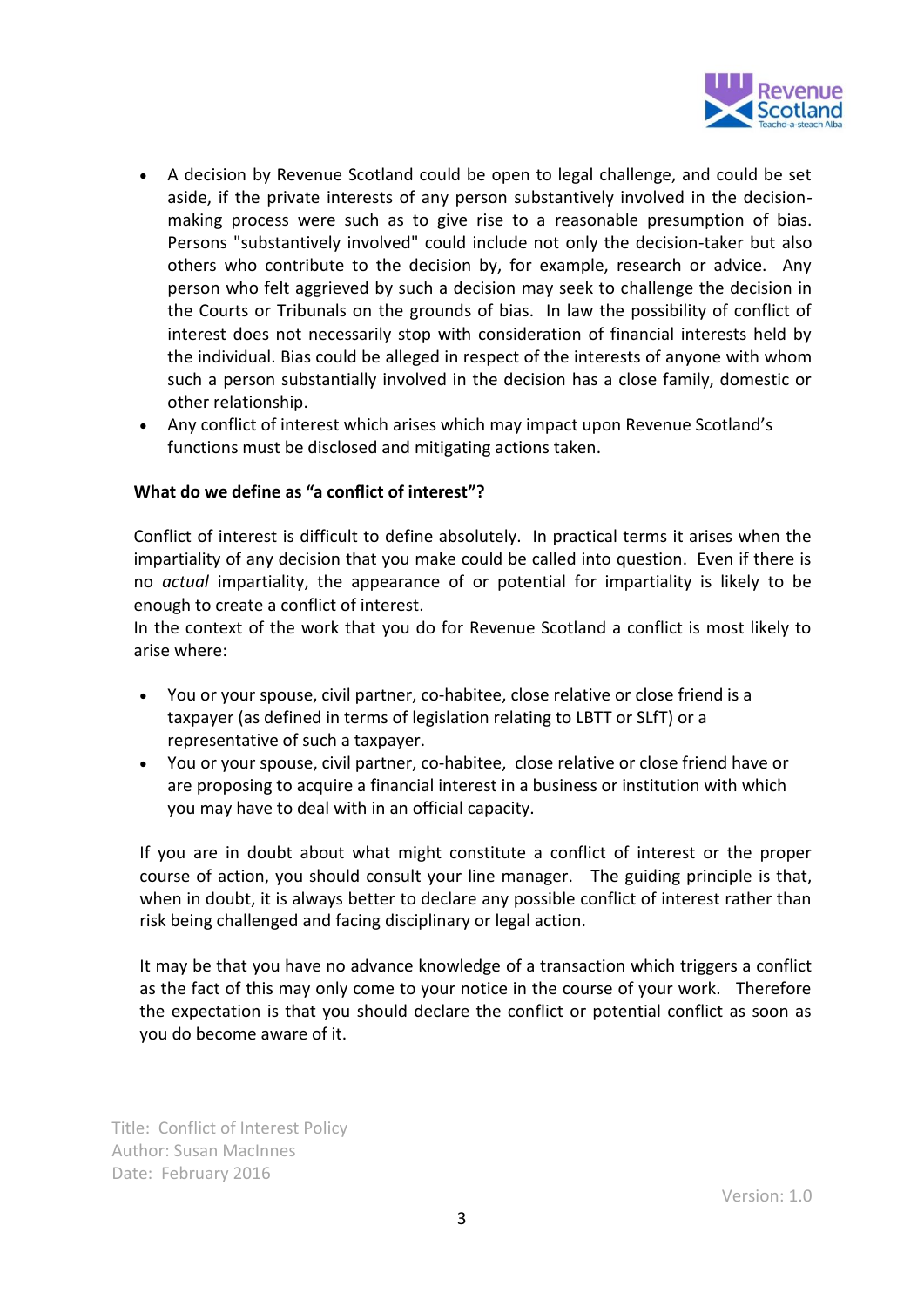

# **How do we comply with the policy?**

#### **Responsibility to disclose conflict of interest**

When a conflict of interest is identified this must be disclosed by the relevant member of staff to a line manager and/or the Chief Executive.

# **Mitigating actions**

Where a potential conflict of interest is identified, discussions should be held with line management to determine what, if any, appropriate action might need to be taken to mitigate any risks. Some examples of possible action are;

- delegating the individual's responsibilities in a particular issue to another member of staff;
- declaring any relevant interests at all meetings to which the interest relates;
- the recording of such potential conflicts in the minutes of meetings;
- the exclusion of staff from meetings (or parts of meetings) which discuss matters related to their interests;

This is not an exhaustive list. Line managers should set down in writing any action agreed with the individual and ensure that this is complied with at all times.

#### **4. Responsibilities**

| <b>Role</b>   | <b>Responsibility</b>                               |  |  |  |
|---------------|-----------------------------------------------------|--|--|--|
| Staff members | Disclose conflicts of interest timeously to line    |  |  |  |
|               | management                                          |  |  |  |
| Line Managers | Ensure that the policy is known and understood by   |  |  |  |
|               | all staff and that action is taken in line with the |  |  |  |
|               | policy if necessary.                                |  |  |  |

#### <span id="page-4-0"></span>**5. Exceptions**

There are no exceptions to this policy.

#### <span id="page-4-1"></span>**6. Enforcement**

Line managers are to ensure that this policy is followed after discussion with staff during Monthly Conversations and otherwise as appropriate. Non-compliance will be escalated to senior management.

<span id="page-4-2"></span>Any deliberate failure to make a disclosure will be considered a matter of misconduct.